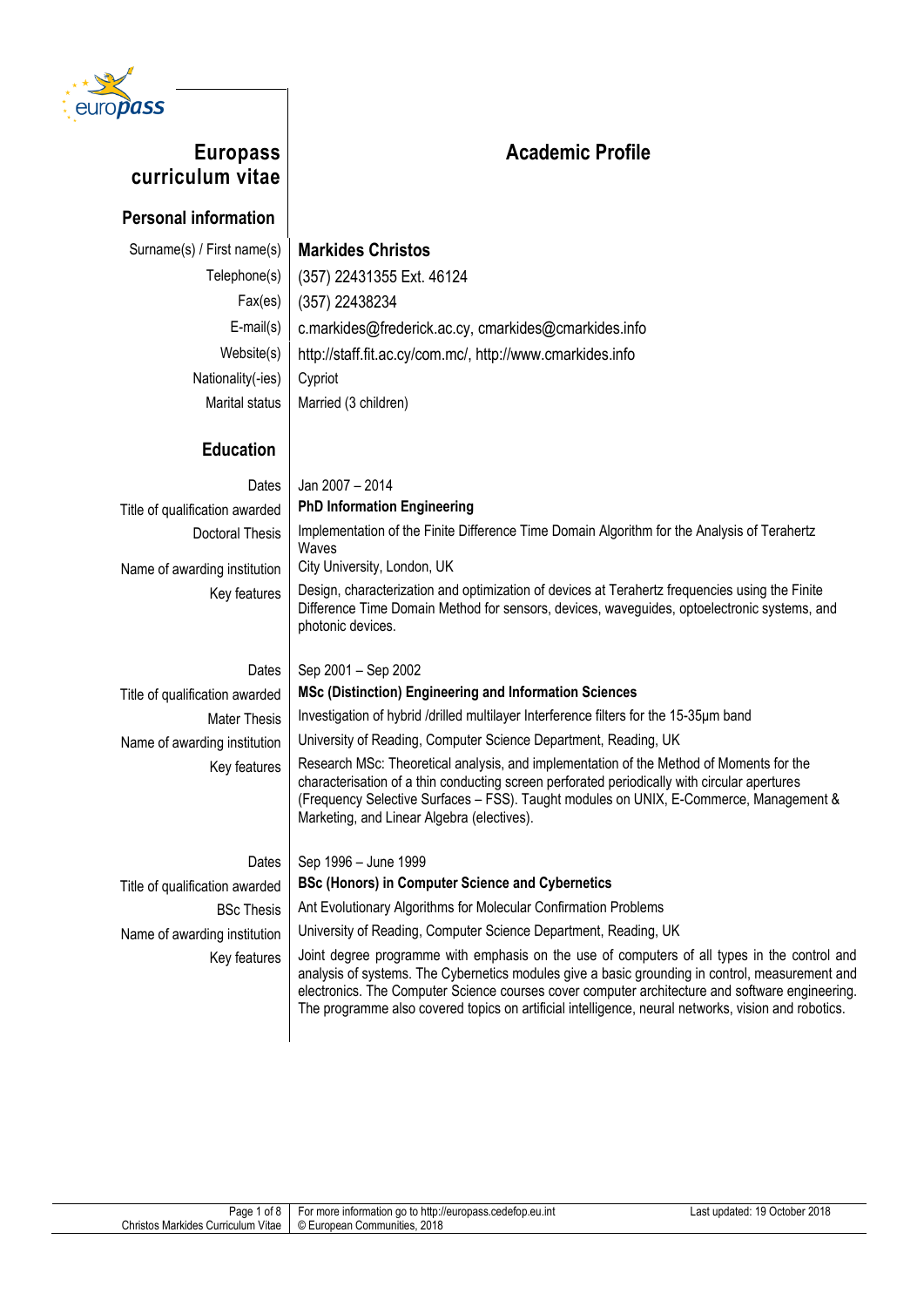## **Work experience**

| Dates                                                  | Feb 2007 - Present                                                                                                                                                                                                                                                                                                                                                                                                                                                                                                                                                                                                                                                                                                                                                                                                                                                                                                                                                                                                                                                                                                                                                                                                                                                                                                                                                                                                                                                                                                                                                                                                                                                                                                                                                                                                                             |
|--------------------------------------------------------|------------------------------------------------------------------------------------------------------------------------------------------------------------------------------------------------------------------------------------------------------------------------------------------------------------------------------------------------------------------------------------------------------------------------------------------------------------------------------------------------------------------------------------------------------------------------------------------------------------------------------------------------------------------------------------------------------------------------------------------------------------------------------------------------------------------------------------------------------------------------------------------------------------------------------------------------------------------------------------------------------------------------------------------------------------------------------------------------------------------------------------------------------------------------------------------------------------------------------------------------------------------------------------------------------------------------------------------------------------------------------------------------------------------------------------------------------------------------------------------------------------------------------------------------------------------------------------------------------------------------------------------------------------------------------------------------------------------------------------------------------------------------------------------------------------------------------------------------|
| <b>Employer Name</b>                                   | <b>Frederick University</b>                                                                                                                                                                                                                                                                                                                                                                                                                                                                                                                                                                                                                                                                                                                                                                                                                                                                                                                                                                                                                                                                                                                                                                                                                                                                                                                                                                                                                                                                                                                                                                                                                                                                                                                                                                                                                    |
| Occupation or position(s) held                         | <b>BSc Computer Science Programme Coordinator (Nicosia)</b><br>Special Teaching Staff, Computer Science and Engineering Department<br>Departmental Erasmus Coordinator (Computer Science and Engineering)<br><b>Project Coordinator</b>                                                                                                                                                                                                                                                                                                                                                                                                                                                                                                                                                                                                                                                                                                                                                                                                                                                                                                                                                                                                                                                                                                                                                                                                                                                                                                                                                                                                                                                                                                                                                                                                        |
| Main activities and responsibilities                   | As a member of the Special Teaching Staff my teaching is focused on Programming, Data Structures,<br>Operating Systems, Systems Programming, Database Management, Advanced Database Systems,<br>Computer Graphics, Big Data and Analytics, Digital Logic for Computers, Computer Engineering<br>Practice, Computer Engineering Technologies, Public Speech and Presentation, Web Programming,<br>Computer Ethics, and Technical Report Writing. I am a member of the Computer Science and<br>Engineering Department Committee, and a member of the School of Engineering and Applied<br>Sciences. I have served two terms as a member of the Senate. As an Erasmus coordinator I promote<br>student and faculty mobility under the Erasmus and Socrates programmes. As a project coordinator<br>I organise and allocate students' projects as well as providing information regarding projects (reports,<br>presentations). Since 2009, I have supervised 34 students in Bachelors and 4 in Masters<br>Programmes. In terms of Administration I deal with Departmental student matters (registration,<br>transfers, timetable, etc.), I also maintain the Computer Science archive and run the tutoring system.<br>Furthermore, I organise the preparatory orientation presentation for the CIS Services and deliver<br>public schools presentations. I served as the STS representative to the School of Engineering and<br>Applied Sciences and I represent the Computer Science and Engineering Department to the School's<br>industrial committee. I am currently serving as the Computer Science Programme Coordinator. I am<br>currently involved in three (3) Erasmus Mundus Programmes. I have also participated in the<br>preparation of the accreditation material for Frederick University and during the accreditation<br>process. |
| Dates                                                  | Oct 2002 - Jan 2007                                                                                                                                                                                                                                                                                                                                                                                                                                                                                                                                                                                                                                                                                                                                                                                                                                                                                                                                                                                                                                                                                                                                                                                                                                                                                                                                                                                                                                                                                                                                                                                                                                                                                                                                                                                                                            |
| <b>Employer Name</b>                                   | Frederick Institute of Technology                                                                                                                                                                                                                                                                                                                                                                                                                                                                                                                                                                                                                                                                                                                                                                                                                                                                                                                                                                                                                                                                                                                                                                                                                                                                                                                                                                                                                                                                                                                                                                                                                                                                                                                                                                                                              |
|                                                        |                                                                                                                                                                                                                                                                                                                                                                                                                                                                                                                                                                                                                                                                                                                                                                                                                                                                                                                                                                                                                                                                                                                                                                                                                                                                                                                                                                                                                                                                                                                                                                                                                                                                                                                                                                                                                                                |
| Occupation or position(s) held                         | <b>Research Associate Computer Science and Engineering Department</b><br>Instructor in Computer Science Dept.<br>BSc/Diploma Computer Science Administration<br>Erasmus Coordinator (Computer Science and Engineering)<br><b>Project Coordinator</b>                                                                                                                                                                                                                                                                                                                                                                                                                                                                                                                                                                                                                                                                                                                                                                                                                                                                                                                                                                                                                                                                                                                                                                                                                                                                                                                                                                                                                                                                                                                                                                                           |
| Main activities and responsibilities                   | As an instructor my teaching is focused on: Programming, Operating Systems, Databases, Data<br>Communications, Local Area Networks, Programming, Digital Logic for Computers, Assembly<br>Programming, Systems Analysis, Linear Algebra with MATLAB, Computer Programming for<br>Engineers, and Computer Application Packages. As an Erasmus coordinator I promote student and<br>faculty mobility under the Erasmus and Socrates programmes. As a project coordinator I organise<br>and allocate students' projects as well as providing information regarding projects (reports,<br>presentations). In terms of Administration I deal with Departmental student matters (registration,<br>transfers, timetable, etc.), I also maintain the Computer Science archive and run the tutoring system.<br>I participated in 4 accreditations of the Bachelor and Diploma Programmes of Study in Nicosia and<br>Limassol.                                                                                                                                                                                                                                                                                                                                                                                                                                                                                                                                                                                                                                                                                                                                                                                                                                                                                                                           |
| Dates                                                  | Jan 2003                                                                                                                                                                                                                                                                                                                                                                                                                                                                                                                                                                                                                                                                                                                                                                                                                                                                                                                                                                                                                                                                                                                                                                                                                                                                                                                                                                                                                                                                                                                                                                                                                                                                                                                                                                                                                                       |
| <b>Employer Name</b>                                   | National Telecommunications and Post Commission, Greece                                                                                                                                                                                                                                                                                                                                                                                                                                                                                                                                                                                                                                                                                                                                                                                                                                                                                                                                                                                                                                                                                                                                                                                                                                                                                                                                                                                                                                                                                                                                                                                                                                                                                                                                                                                        |
| Occupation or position(s) held                         | Software Design and Development                                                                                                                                                                                                                                                                                                                                                                                                                                                                                                                                                                                                                                                                                                                                                                                                                                                                                                                                                                                                                                                                                                                                                                                                                                                                                                                                                                                                                                                                                                                                                                                                                                                                                                                                                                                                                |
| Main activities and responsibilities                   | New numbering plan conversion program for address book contacts                                                                                                                                                                                                                                                                                                                                                                                                                                                                                                                                                                                                                                                                                                                                                                                                                                                                                                                                                                                                                                                                                                                                                                                                                                                                                                                                                                                                                                                                                                                                                                                                                                                                                                                                                                                |
|                                                        |                                                                                                                                                                                                                                                                                                                                                                                                                                                                                                                                                                                                                                                                                                                                                                                                                                                                                                                                                                                                                                                                                                                                                                                                                                                                                                                                                                                                                                                                                                                                                                                                                                                                                                                                                                                                                                                |
| Dates                                                  | May 2002                                                                                                                                                                                                                                                                                                                                                                                                                                                                                                                                                                                                                                                                                                                                                                                                                                                                                                                                                                                                                                                                                                                                                                                                                                                                                                                                                                                                                                                                                                                                                                                                                                                                                                                                                                                                                                       |
| <b>Employer Name</b><br>Occupation or position(s) held | Serono Hellas (Merck Biopharma) AE, Greece<br>Software Design and Development                                                                                                                                                                                                                                                                                                                                                                                                                                                                                                                                                                                                                                                                                                                                                                                                                                                                                                                                                                                                                                                                                                                                                                                                                                                                                                                                                                                                                                                                                                                                                                                                                                                                                                                                                                  |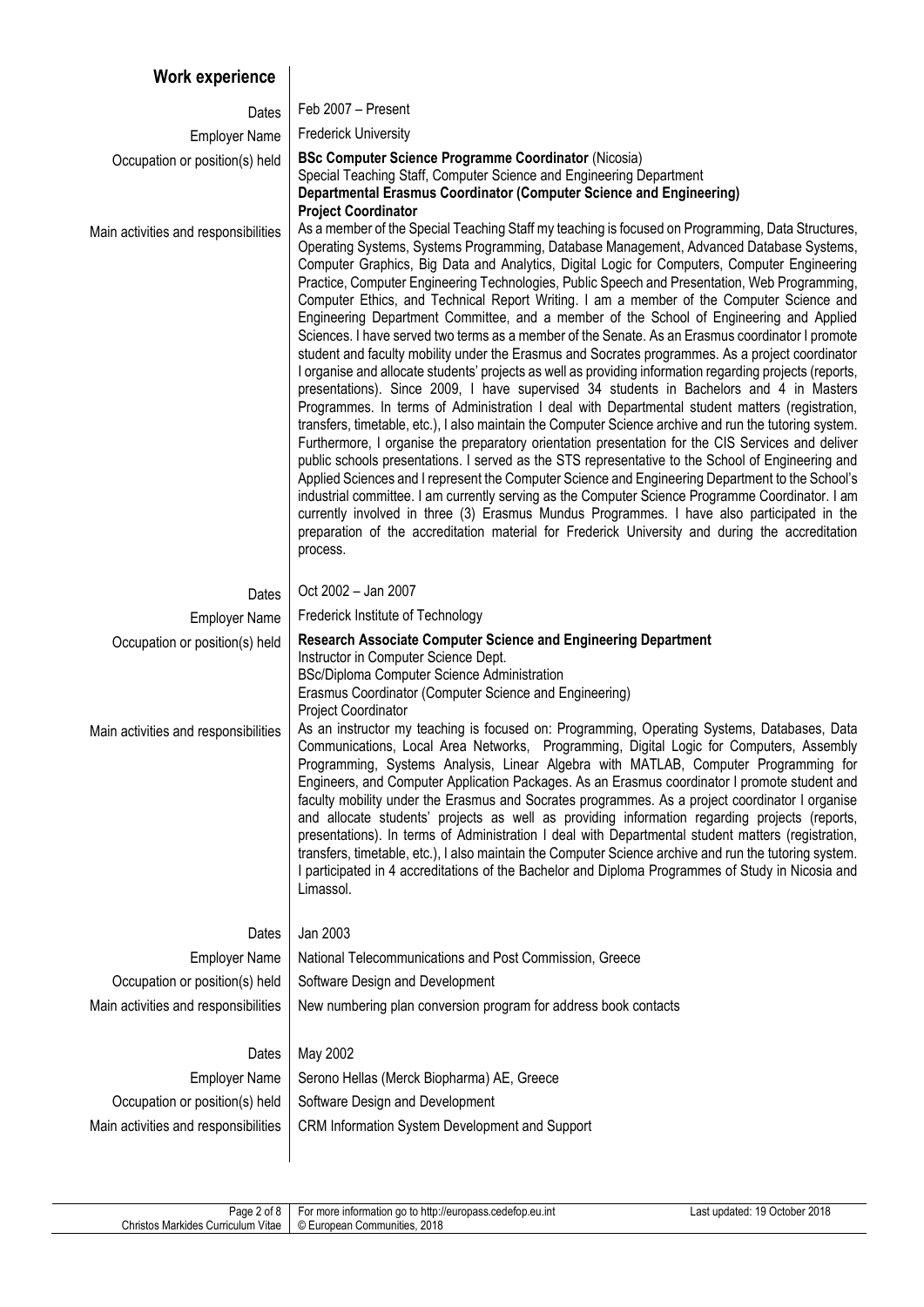| <b>Professional Memberships</b>   | Member - IEEE (since 2003)<br>Member - ACM (since 2003)<br>Member - SPIE (since 2012)<br>Member - OSA (since 2013)                                                                                                                                                                                                                                                                                                                                                                                                                                                                                                                                                                                                                                                 |
|-----------------------------------|--------------------------------------------------------------------------------------------------------------------------------------------------------------------------------------------------------------------------------------------------------------------------------------------------------------------------------------------------------------------------------------------------------------------------------------------------------------------------------------------------------------------------------------------------------------------------------------------------------------------------------------------------------------------------------------------------------------------------------------------------------------------|
| <b>Awards</b>                     | IBM NoSQL and Database-as-a-service, 2018<br>IBM Hadoop Foundations, 2017<br>IBM Big Data Fundamentals, 2016<br>CISCO IT Essentials Instructor, 2011<br>CISCO IoT Instructor, 2017<br>LPI/CISCO Linux Essentials Instructor, 2014<br>FIT Certificate of Appreciation in Research and Development, 2003 - 2004<br>FIT Certificate of Appreciation in Accreditation Process, 2006                                                                                                                                                                                                                                                                                                                                                                                    |
| Service to the Institute          | Kingston University MBA Programme (E-Commerce)<br>Disciplinary Committee, Computer Services Department,<br>Services to the Frederick University Steering Committee:<br>Collecting architecture plans, deriving office spaces, lab spaces, lecture room spaces, parking<br>places, designing plans for use in presentations, gathering the entire infrastructure data of the<br>university, design and implementation of the Frederick University electronic archives.<br><b>Computer Science and Engineering Erasmus Coordinator</b><br>Erasmus Programmes:<br>Intensive Programme in Improving Security in ICT (2004 - 2007)<br>1)<br>Intensive Programme in Secure Web Applications (2009 - 2012)<br>2)<br>3)<br>Erasmus Mundus: StrongTies, INTACT, and LEADERS |
| <b>Erasmus Mundus Projects</b>    |                                                                                                                                                                                                                                                                                                                                                                                                                                                                                                                                                                                                                                                                                                                                                                    |
| Duration, Funding Ag. and Funding | 20011 - 2014: Erasmus Mundus Action 2, Group A & B - Asia, Total Funding: EUR 1 991 850                                                                                                                                                                                                                                                                                                                                                                                                                                                                                                                                                                                                                                                                            |
| Title                             | STRONG-TIES: Strengthening Training and Research Through Networking and Globalization of<br><b>Teaching in Engineering Studies</b>                                                                                                                                                                                                                                                                                                                                                                                                                                                                                                                                                                                                                                 |
| Role and Contribution             | Coordinator: City University of London, UK, Prof. B. M. A. Rahman<br>Frederick University coordination with Dr Christos Themistos (Primary Coordinator) preparation of<br>instructions for visiting Frederick University. Administering of students for receiving Cyprus visa,<br>and student registration process.                                                                                                                                                                                                                                                                                                                                                                                                                                                |
| Duration, Funding Ag. and Funding | 20013 - 2017: Erasmus Mundus Action 2, Group A & B - Asia, Total Funding: EUR 2 967 700                                                                                                                                                                                                                                                                                                                                                                                                                                                                                                                                                                                                                                                                            |
| Title                             | INTACT - It's Time for CollaboratioN TowArds Close CooperaTion                                                                                                                                                                                                                                                                                                                                                                                                                                                                                                                                                                                                                                                                                                     |
| Role and Contribution             | Coordinator: Frederick University, Dr Christos Themistos                                                                                                                                                                                                                                                                                                                                                                                                                                                                                                                                                                                                                                                                                                           |
|                                   | Frederick University coordination, E-Consort platform setup, preparation of application process,<br>lists of eligible candidates, preparation for selection process and distribution of candidates'<br>evaluation. Preparation for kick-off meetings, preparation of evaluation lists (score aggregates) and<br>preliminary selection, preparation and finalisation of lists for selected candidates, distribution of lists<br>of eligible candidates to EU universities and Asia universities.                                                                                                                                                                                                                                                                    |
| Duration, Funding Ag. and Funding | 20014 - 2018: Erasmus Mundus Action 2, Group A & B - Asia, Total Funding: EUR 2 702 050                                                                                                                                                                                                                                                                                                                                                                                                                                                                                                                                                                                                                                                                            |
| Title                             | LEADERS - Leading Mobility between Europe and Asia in Developing Engineering Education and<br>Research                                                                                                                                                                                                                                                                                                                                                                                                                                                                                                                                                                                                                                                             |
| Role and Contribution             | Coordinator: City University of London, UK, Prof. B. M. A. Rahman<br>Frederick University coordination with Dr Christos Themistos (Primary Coordinator), aide to City<br>University for the E-Consort platform setup, preparation of application process, lists of eligible<br>candidates, preparation for selection process and distribution of candidates' evaluation. Preparation<br>for kick-off meetings, preparation of evaluation lists (scores aggregates) and preliminary selection,<br>preparation and finalisation of lists for selected candidates, distribution of candidates to EU<br>universities.                                                                                                                                                  |
| Page 3 of 8                       | For more information go to http://europass.cedefop.eu.int<br>Last updated: 19 October 2018                                                                                                                                                                                                                                                                                                                                                                                                                                                                                                                                                                                                                                                                         |

Christos Markides Curriculum Vitae © European Communities, 2018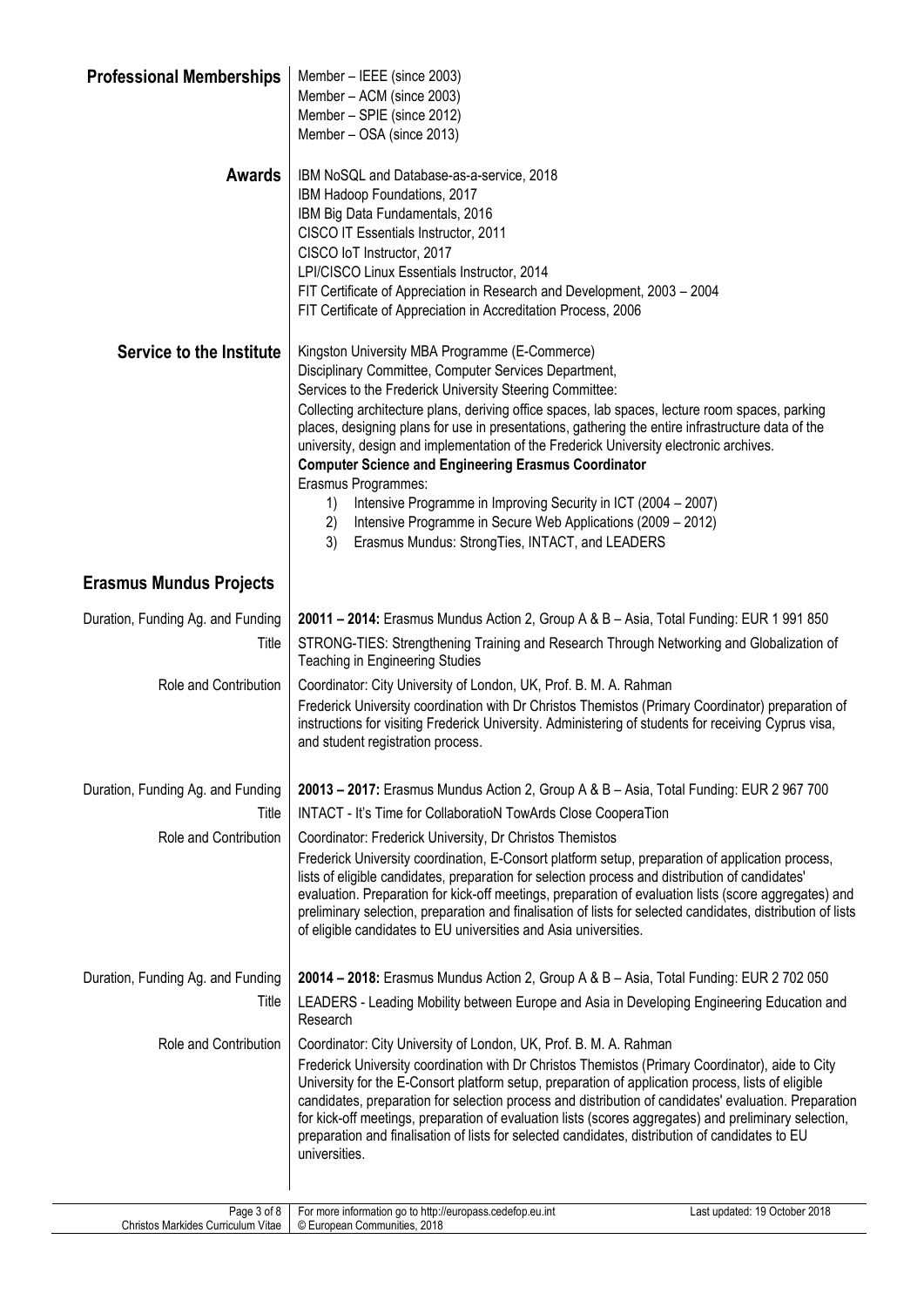## Page 4 of 8 Christos Markides Curriculum Vitae For more information go to http://europass.cedefop.eu.int Last updated: 19 October 2018 © European Communities, 2018 **Research Projects** Duration, Funding Ag. and Funding **20014 – 2020:** Επιχειρησιακό Πρόγραμμα – Αειφόρος Ανάπτυξη και Ανταγωνιστικότητα, Ανάπτυξη Καινοτόμων Προϊόντων και Διεργασιών. Total Funding: EUR 74 687 Title HIPPOACTIVE – Προηγμένος Εξομοιωτής Αλόγου για Ιπποθεραπεία Role and Contribution | Researcher: Responsible for the analysis, development and implementation of a Stewart platform 3D simulator using MATLAB. Duration, Funding Ag. and Funding **2004 – 2007:** Research Promotion Foundation. Total Funding: CYP 60,000 Title | Novel Technologies for Planning and Scheduling in the Process Industry of SMEs Role and Contribution | Researcher: Responsible for the analysis, development and testing of software. Duration, Funding Ag. and Funding **2004 – 2006:** Research Promotion Foundation. Total Funding: CYP 180 949 Title | Improvement of the extrudability of the AA6063 aluminium alloy using coated dies with new PVD coatings. Role and Contribution | Researcher: Responsible for the development of simulations. Duration, Funding Ag. and Funding **2004 – 2006:** Research Promotion Foundation. Title | Data Acquisition and Control of a hydrogen absorption system Role and Contribution | Researcher: Responsible for the analysis, development and testing of software to control instrumentation and measurements for the activation, absorption and desorption process of hydrogen, using a PIC microcontroller. Duration, Funding Ag. and Funding **2004 – 2006:** Research Promotion Foundation. Total Funding: CYP 45 000 Title  $\parallel$  The role of representations in primary and secondary mathematics education. Role and Contribution | Researcher: Analysis, design, implementation and testing of an information system with a webbased front end for solving mathematical problems in primary schools around the country. Duration, Funding Ag. and Funding **2006 – 2007:** European Union Title | Country of Origin Information (COI) Role and Contribution | Researcher: Analysis, design, implementation and testing of a database and on-line information system for determining the status of COI for asylum seekers in Cyprus and the development of a website. Duration, Funding Ag. and Funding **2009 – 2013:** Research Promotion Foundation Title Development of nano scale-optic and microfluidic devices using femtosecond laser Role and Contribution | Researcher: Design and characterisation of plasmonic waveguides at Terahertz frequencies. **Research Project Proposals Title:** Smart Data in Context (SmartData.io) **Role:** Researcher. **Coordinator:** Frederick Research Center (FRC) **Partners**: University of Cyprus (UCY), FRC, Cyprus University of Technology (CUT), MTN, Cyprus Energy Assoiation (CEA), Agricultural Research Institute (ARI), Karlsruhe Institute of Technology (KIT) – Smart Data Innovation Lab (SDIL), Dublin City University (DCU). **Submitted:** 2017, (**pending**) **Call:** RPF RESTART 2016 – 2020/Infrastructures **Title:** CloudScanner (CS) **Role:** Researcher. **Core Partner**: Frederick Research Center. **Partners**: BDigital, IBSCY, Frederick Research Center (FRC), and the University of Cyprus (UCY). **Submitted:** 2016, (**passed,** not funded) **Call:** RPF RESTART 2016 – 2020 /Enterprises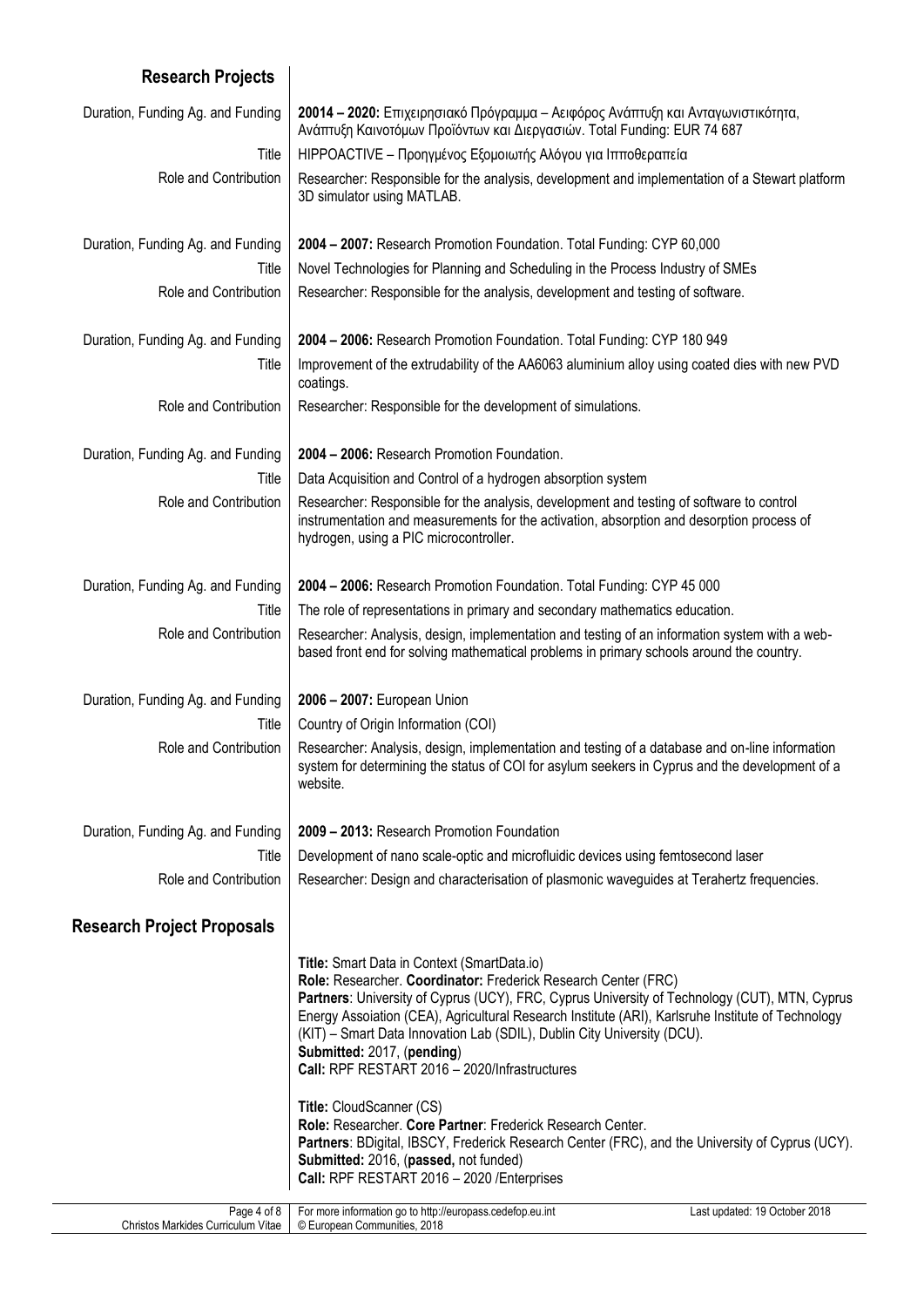|                                         | Title: iLife - Troodos National Forest Park: Promoting natural values and Ecosystem Services<br>Role: Researcher. Coordinator: Department of Forestry, Ministry of Agriculture.<br>Partners: Frederick University - Cyprus (Applicant Coordinator), Game and Fauna Service -<br>Cyprus, Terra Cypria (NGO).<br>Submitted: 2016, (funded), Total Funding: EUR 1 276 876<br>Call: European Union - LIFE+                                                                                                                                                                                                                                           |  |  |
|-----------------------------------------|--------------------------------------------------------------------------------------------------------------------------------------------------------------------------------------------------------------------------------------------------------------------------------------------------------------------------------------------------------------------------------------------------------------------------------------------------------------------------------------------------------------------------------------------------------------------------------------------------------------------------------------------------|--|--|
|                                         | Title: Improving the capacity of remote protected areas to detect, estimate and effectively combat<br>environmental crime by developing novel real-time warning systems<br>Role: Researcher. Coordinator: Game and Fauna Service, Ministry of Agriculture<br>Partners: Frederick University - Cyprus (Applicant Coordinator), Department of Forestry - Cyprus,<br>Terra Cypria (NGO) – Cyprus, Bulgarian Biodiversity Foundation (NGO) – Bulgaria, and Hunting<br>Federation of Macedonia and Thrace (NGO) - Greece.<br>Submitted: 2017, (pending), Total Funding: 747,902<br>Call: EU Internal Security Fund - Police, ISFP-2017-AG-ENV; 821601 |  |  |
|                                         | Title: Poaching Prevention and Detection using Smart Autonomous Real-time Devices<br>Role: Researcher. Coordinator: Game and Fauna Service, Ministry of Agriculture<br>Partners: Frederick University - Cyprus (Applicant Coordinator), Game and Fauna Service -<br>Cyprus, Terra Cypria (NGO) – Cyprus, Bulgarian Biodiversity Foundation (NGO) – Bulgaria, and<br>Hunting Federation of Macedonia and Thrace (NGO) - Greece.<br>Submitted: 2015, (passed, not funded)<br>Call: EU Internal Security Fund - Police, HOME/2014/ISFP/AG/EFCE                                                                                                      |  |  |
| <b>Publications</b>                     |                                                                                                                                                                                                                                                                                                                                                                                                                                                                                                                                                                                                                                                  |  |  |
| <b>PhD Dissertation</b>                 | Implementation of the Finite Difference Time Domain Algorithm for the Analysis of Terahertz<br>Waves, City University London, 2014.                                                                                                                                                                                                                                                                                                                                                                                                                                                                                                              |  |  |
| <b>MSc Dissertation</b>                 | Investigation of hybrid /drilled multilayer Interference filters for the 15-35um band, Department of<br>Cybernetics, University of Reading, 2002.                                                                                                                                                                                                                                                                                                                                                                                                                                                                                                |  |  |
| Refereed Journal Publications           | C. Markides, C. Themistos, H. Tanvir, B. M. A. Rahman, K. T. V. Grattan, "Multimode<br>$\lceil 1 \rceil$<br>Interference 3 dB Splitters in Hollow Core Metallic Waveguides for Low-Loss THz Wave<br>Transmission," Selected Topics in Quantum Electronics, IEEE Journal of, vol.19, no.1,<br>pp.8500606, Jan.-Feb. 2013.                                                                                                                                                                                                                                                                                                                         |  |  |
|                                         | B. M. A. Rahman, C. Markides, M. Uthman, A. Quadir, N. Kejalakshmy, and C. Themistos,<br>[2]<br>"Characterization of low-loss waveguides and devices for terahertz radiation", Optical<br>Engineering: Special Section Paper Terahertz Physics and Applications, vol. 53(3), pp.<br>031210-031210, 2014.                                                                                                                                                                                                                                                                                                                                         |  |  |
|                                         | B. M. A. Rahman, C. Themistos, H. Tanvir, M. Uthman, A. Quadir, and C. Markides,<br>$[3]$<br>"Emergence of T-Rays: Design of low-loss waveguides and devices", Int. Journal of<br>Microwave and Optical Technology, vol. 9, No. 1. Jan. 2014.                                                                                                                                                                                                                                                                                                                                                                                                    |  |  |
| <b>Refereed Conference Publications</b> | B. M. A. Rahman, H. Tanvir, M. Uthman, A. Quadir, K. T. V. Grattan, C. Markides, and C.<br>$\lceil 1 \rceil$<br>Themistos, "Emergence of THz technologies and design and optimisation of low-loss<br>waveguides and devices" 8th International Conference on Electrical and Computer<br>Engineering, pp. 389-393, Dhaka, 2014.                                                                                                                                                                                                                                                                                                                   |  |  |
|                                         | B. M. A. Rahman, C. Themistos, H. Tanvir, M. Uthman, A. Quadir, and C. Markides, "Low-<br>$[2]$<br>loss terahertz waveguides and devices," Int. Conf. on Fibre Optics and Photonics, Kharagpur,<br>India, 2014.                                                                                                                                                                                                                                                                                                                                                                                                                                  |  |  |
|                                         | Themistos, C., Rahman, B. M., Markides, C., Uthman, M., Quadir, A. & Kejalakshmy, N.<br>[3]<br>(2014). "Characterization of graphene-based devices for THz Systems", Terahertz Physics,<br>Devices, and Systems VIII: Advanced Applications in Industry and Defense, vol. 9102, SPIE.<br>ISBN 9781628410396.                                                                                                                                                                                                                                                                                                                                     |  |  |
|                                         | B. M. A. Rahman, C. Themistos, H. Tanvir, M. Uthman, A. Quadir, and C. Markides, "Low-<br>$[4]$<br>loss waveguides for THz guidance and devices", Proc. SPIE 8624, Terahertz, RF, Millimeter,<br>and Submillimeter-Wave Technology and Applications VI, 862414, USA, 2013.                                                                                                                                                                                                                                                                                                                                                                       |  |  |

| $\sim$<br>Page 5<br>$  -$<br>ΩI                                        | ว://europass.cedefop.eu.int<br>ntormation<br>ന<br><sup>.</sup> more<br>υ | 2018<br>)ctober<br>updated<br>u<br>$\overline{ }$ |
|------------------------------------------------------------------------|--------------------------------------------------------------------------|---------------------------------------------------|
| $\cdots$<br>Christos<br>Vitae<br>. Gumculum <sup>v</sup><br>. Markides | 2018<br>) European<br>Communities.<br>w                                  |                                                   |
|                                                                        |                                                                          |                                                   |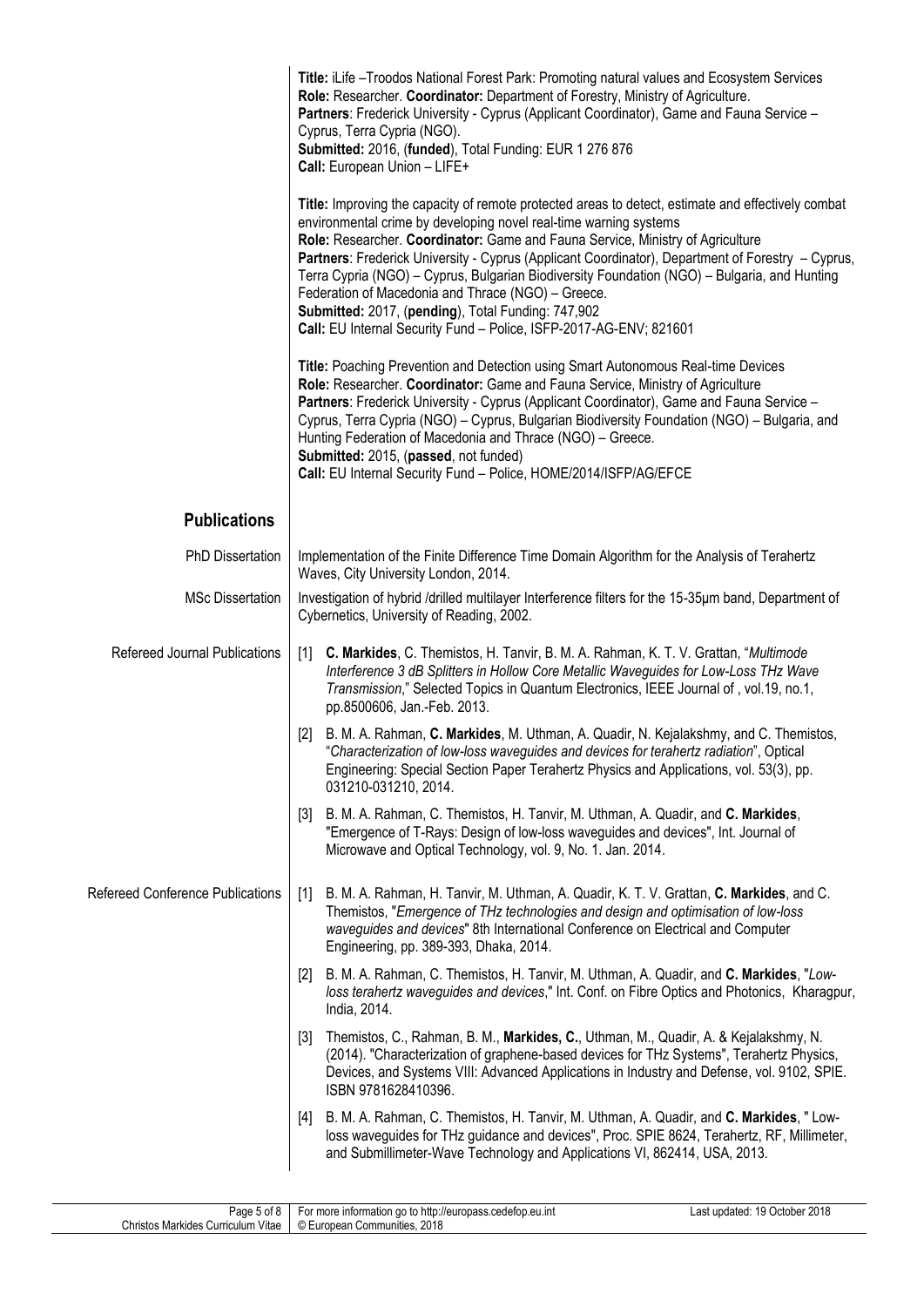|                                           | B. M. A. Rahman, C. Themistos, H. Tanvir, M. Uthman, A. Quadir, and C. Markides, "Low-<br>$\lceil 5 \rceil$<br>loss waveguides for THz guidance and devices," Proc. SPIE 8624, Terahertz, RF, Millimeter,<br>and Submillimeter-Wave Technology and Applications VI, pp. 862414-862414-6, California,<br>USA, 2013. |
|-------------------------------------------|--------------------------------------------------------------------------------------------------------------------------------------------------------------------------------------------------------------------------------------------------------------------------------------------------------------------|
|                                           | B. M. A. Rahman, M. Uthman, A. Quadir, N. Kejalakshmy, C. Markides, and C. Themistos,<br>[6]<br>"Low-loss waveguides and devices for compact THz systems," Terahertz Physics, Devices,<br>and Systems VII: Advanced Applications in Industry and Defence, pp. 87160R-87160R-8,<br>Maryland, USA, 2013.             |
|                                           | C. Markides, C. Viphavakit, C. Themistos, M. Komodromos, K. Kalli, A. Quadir, A. Rahman,<br>$[7]$<br>"Dispersion characteristics of plasmonic waveguides for THz waves", Proc. SPIE, Modelling<br>and Numerical Analysis, Prague, April 2013.                                                                      |
|                                           | B. M. A. Rahman, C. Themistos, A. Quadir, M. Uthman, C. Markides, H. Tanvir and K. T. V.<br>[8]<br>Grattan, "Design Optimization of Low-loss Waveguides and Devices for THz Systems",<br>Infrared and Optoelectronics: Materials and Devices, Chicago, 2012.                                                       |
|                                           | C. Themistos, A. Quadir, C. Markides, H. Tanvir, and B. M. A. Rahman, "Rigorous<br>[9]<br>characterization of surface plasmonic waveguides and guided-wave devices for THz systems",<br>Int. Conf. on Metamaterials, Photonic Crystals and Plasmonics, UAE, 2013.                                                  |
|                                           | [10] C. Themistos, K. Kalli, M. Komodromos, C. Markides, A. Quadir; B. M. Azizur Rahman, K. T.<br>V. Grattan, "Low-loss multimode interference couplers for terahertz waves," Proc. SPIE 8426,<br>Microstructured and Specialty Optical Fibres, 84260X, Brussels, June, 2012.                                      |
|                                           | [11] C. Themistos, C. Markides, B.M.A. Rahman, K.T.V. Grattan, "Characterization of microstrips"<br>for THz waves", IEEE EDSSC, Bangkok, 2012.                                                                                                                                                                     |
|                                           | [12] B. M. A. Rahman, K. T. Grattan C. Themistos, C. Markides, "Design Optimization of Low-loss<br>Waveguides and Devices for THz Systems," in International Conference on Fibre Optics and<br>Photonics, p. M1A.1, Chennai, India, 2012.                                                                          |
|                                           | [13] Massalas M., Konstantinidis A., Achilleos A., Markides C., and Papadopoulos G., "CrODA-<br>gator: An Open Access CrowdSensing Platform as a Service", 5th CASPer Workshop 2018,<br>16th IEEE International Conference on Pervasive Computing and Communications, PerCom,<br>Athens, 2018.                     |
|                                           | [14] Achilleos A., Georgiou K., Markides C., Konstantinidis A. and Papadopoulos G., "Adaptive<br>Runtime Middleware: Everything as a Service", 9th International Conference on<br>Computational Collective Intelligence (ICCCI '17), September, 2017.                                                              |
| <b>Research Interests</b>                 |                                                                                                                                                                                                                                                                                                                    |
| Positions                                 | Honorary Visiting Research Fellow, City University of London, UK (2016 – 2019)                                                                                                                                                                                                                                     |
| <b>Academic Domain Research Interests</b> | Integrating information from heterogeneous data sources, Data Governance, Operational Data<br>Store (ODS), and Extract, Transform and Load (ETL)                                                                                                                                                                   |
|                                           | Big Data and Data Analytics, Hadoop Framework and foundation core components, NoSQL<br>databases, APIs, HBase, HIVE, CouchDB, IBM Cloudant, ZooKeeper, PIG, Data Analytics tools, R<br>Programming Language.                                                                                                       |
|                                           | Internet-of-Things (IoT) using embedded systems, and microcontroller programming for real-world<br>applications                                                                                                                                                                                                    |
|                                           | Integration of IoT with Cloud-based Information Systems and Smartphone Applications                                                                                                                                                                                                                                |
| <b>PhD Research Interests</b>             | Investigation and characterisation of waveguides at terahertz frequencies                                                                                                                                                                                                                                          |
|                                           | Development and application of the Finite-Difference Time-Domain method for numerical analysis                                                                                                                                                                                                                     |
|                                           | Simulation of terahertz and photonic waveguide devices such as microstrips as well as multimode<br>interference-based devices                                                                                                                                                                                      |
|                                           | Surface plasmon analysis for the terahertz regime                                                                                                                                                                                                                                                                  |
|                                           | Graphene-based devices in terahertz science and technology                                                                                                                                                                                                                                                         |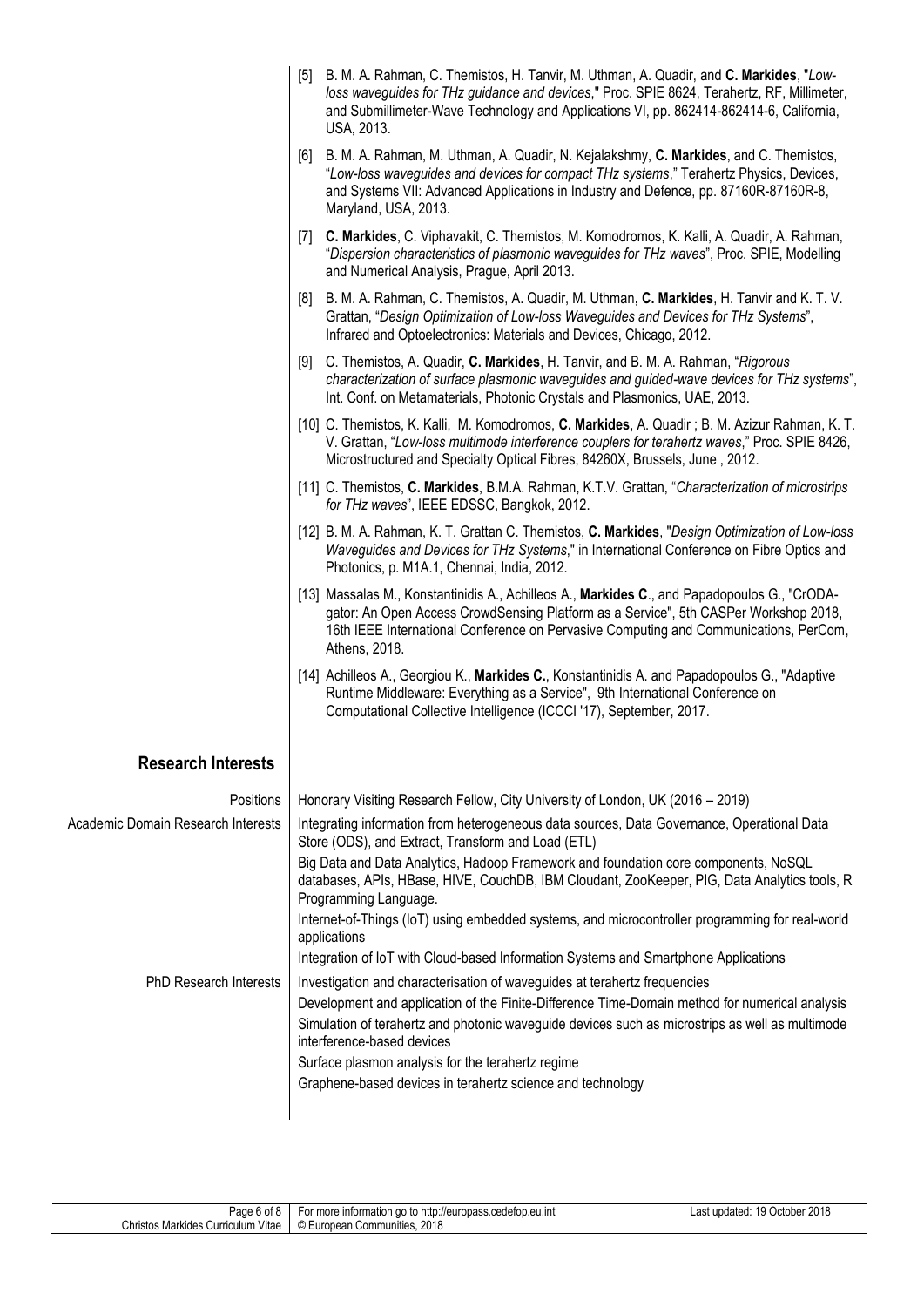| <b>Conferences</b>                   |                                                                                                                                                                                                                                                                                                                                                                                                                                                                                                                                                                                                                                                                                                                                                                                                                                                                                                                                                                                                                                                                                                                                 |
|--------------------------------------|---------------------------------------------------------------------------------------------------------------------------------------------------------------------------------------------------------------------------------------------------------------------------------------------------------------------------------------------------------------------------------------------------------------------------------------------------------------------------------------------------------------------------------------------------------------------------------------------------------------------------------------------------------------------------------------------------------------------------------------------------------------------------------------------------------------------------------------------------------------------------------------------------------------------------------------------------------------------------------------------------------------------------------------------------------------------------------------------------------------------------------|
| Attended<br>Presented                | ACM Symposium on Applied Computing, SAC 2004, March 14-17, 2004, Nicosia, Cyprus.<br>SPIE Photonics Europe, 16 - 19 April 2012, Brussels, Belgium.                                                                                                                                                                                                                                                                                                                                                                                                                                                                                                                                                                                                                                                                                                                                                                                                                                                                                                                                                                              |
| <b>Professional Activities</b>       |                                                                                                                                                                                                                                                                                                                                                                                                                                                                                                                                                                                                                                                                                                                                                                                                                                                                                                                                                                                                                                                                                                                                 |
|                                      | Responsible for developing the syllabi for the operating systems courses (2) and computer<br>application packages (1) for the Post-Secondary Studies Curriculum for Communication and<br>Network Technicians - Cyprus Ministry of Education, 2012-2013.                                                                                                                                                                                                                                                                                                                                                                                                                                                                                                                                                                                                                                                                                                                                                                                                                                                                         |
|                                      | Responsible for developing the syllabi for the operating systems courses (1), databases (1) and<br>web design (2) for the Technical Schools (Μέση Τεχνική και Επαγγελματική Εκπαίδευση)<br>Curriculum for Computers, Networks, and Communications (Ηλεκτρονικών Υπολογιστών, Δικτύων<br>και Επικοινωνιών)- Cyprus Ministry of Education, 2017-2018.                                                                                                                                                                                                                                                                                                                                                                                                                                                                                                                                                                                                                                                                                                                                                                             |
| International Journal Peer Review    | IEEE Photonics Technology Letters,<br>International Journal on Information Technologies and Security (member of editorial board),<br>Institute of Physics (IOP),<br>Optics Communications - Elsevier,<br>Applied Computational Electromagnetic Society (ACES)                                                                                                                                                                                                                                                                                                                                                                                                                                                                                                                                                                                                                                                                                                                                                                                                                                                                   |
| International Conference Peer Review | ACES, Applied Computational Electromagnetic Society Conference 2015, Virginia, USA.                                                                                                                                                                                                                                                                                                                                                                                                                                                                                                                                                                                                                                                                                                                                                                                                                                                                                                                                                                                                                                             |
| <b>Organisational Skills</b>         |                                                                                                                                                                                                                                                                                                                                                                                                                                                                                                                                                                                                                                                                                                                                                                                                                                                                                                                                                                                                                                                                                                                                 |
| <b>Frederick University</b>          | Organise student registration and subject availability every semester<br>Timetable development for the Computer Science students<br>Organisation of Final Year Projects presentations, deadlines, and submission of reports<br>Monitoring Computer Science students study paths<br>Erasmus Students mobility and monitoring (incoming and outgoing)<br>Student supervision in the Mobile Devices Laboratory and Networks Laboratory<br>Member of School Council and the Industrial Liaison committee of the School<br>Member of the Alumni and Industrial Relation Departmental Committee<br>Analysis and design of the Frederick University Alumni system and proposal of the Frederick<br>University Alumni Committee and regulations<br>Development of syllabi at Department and School level and coordinating between Departments<br>Development of the new BSc Computer Science Programme of Study (POS)<br>Coordination and Organisation of the School of Engineering Careers Fair 2017, and 2018<br>Organisation and preparation of focus groups with the industry for the Departmental Quality<br>Assurance evaluation. |
| Erasmus Mundus                       | Organised Selection Meeting for (EU and Asian Universities):<br>Erasmus Mundus StrongTIES (Call 3) - Nicosia, Cyprus (2014)<br>1)<br>2)<br>Erasmus Mundus INTACT (Call 1, and 2) - Nicosia, Cyprus (2014, 2015)<br>Erasmus Mundus LEADERS (Call 1) - Nicosia, Cyprus (2015)<br>3)                                                                                                                                                                                                                                                                                                                                                                                                                                                                                                                                                                                                                                                                                                                                                                                                                                               |